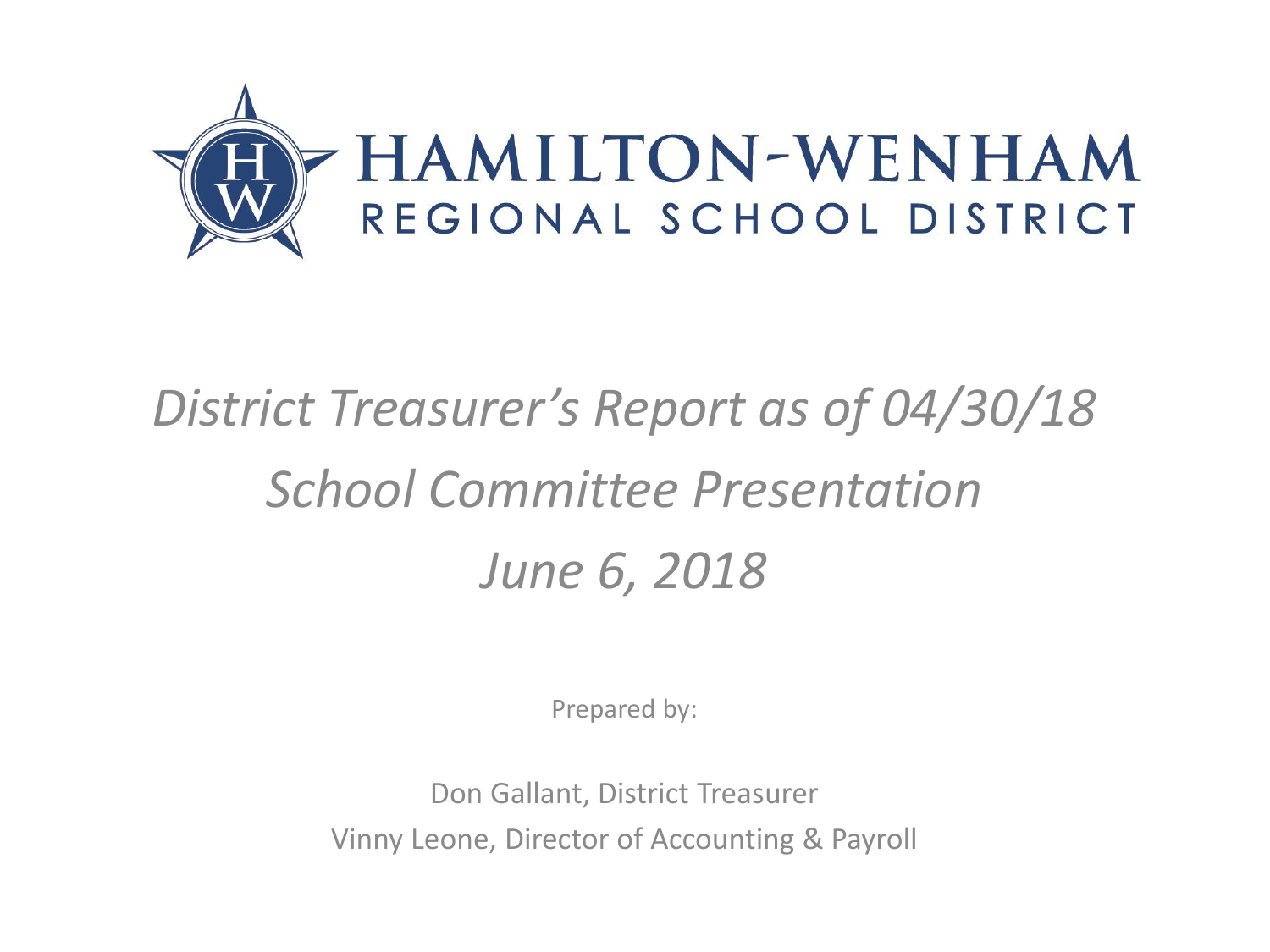

## District Treasurer

#### Primary Roles & Responsibilities

- Process all cash receipts and deposits
- Process all cash disbursements and verify validity of all checks written
- Process all transfers between District accounts, including student activity accounts
- Process all money wire transfers to outside vendors, as required
- Maintain banking relationships for all accounts
- Responsible for all investments of District funds in accordance with state and federal laws as well as School Committee policies
- Maintain and reconcile all District bank accounts on a monthly basis
- Responsible for monitoring cash flow projections
- Annually certify assessment amounts to member towns in accordance with Regional Agreement
- Support annual audit process
- Maintain and submit financial data to Massachusetts School Building Authority as required
- Coordinate all District borrowing and related work with bond advisors, bond counsel and bond rating agencies as required
- Process ACH data and tax liabilities related to bi-weekly payroll
- Train Assistant Treasurer who will perform the duties of the Treasurer as required during any absence of the Treasurer
- Provide semi-annual reports to the School Committee, including but not limited to reporting regarding cash and Investments of the District in accordance with District policy
- Give bond annually for the faithful performance of his/her duties in a form approved by Massachusetts Department of Revenue and District policy
- Shall be present at Warrant Committee meetings to answer questions on warrants and put report together needed for the School Committee meetings
- Shall be responsible for any other duties as assigned by the Assistant Superintendent needed to perform the treasury function of the District
- Process ACH (Automated Clearing House) file to bank for proper distribution of payroll
- Process payments for federal and state payroll taxes
- Sign Student Activity checks in absence of designated signee
- \*-Process payment of sales taxes to the state on iPad transactions

\* =added since prior presentation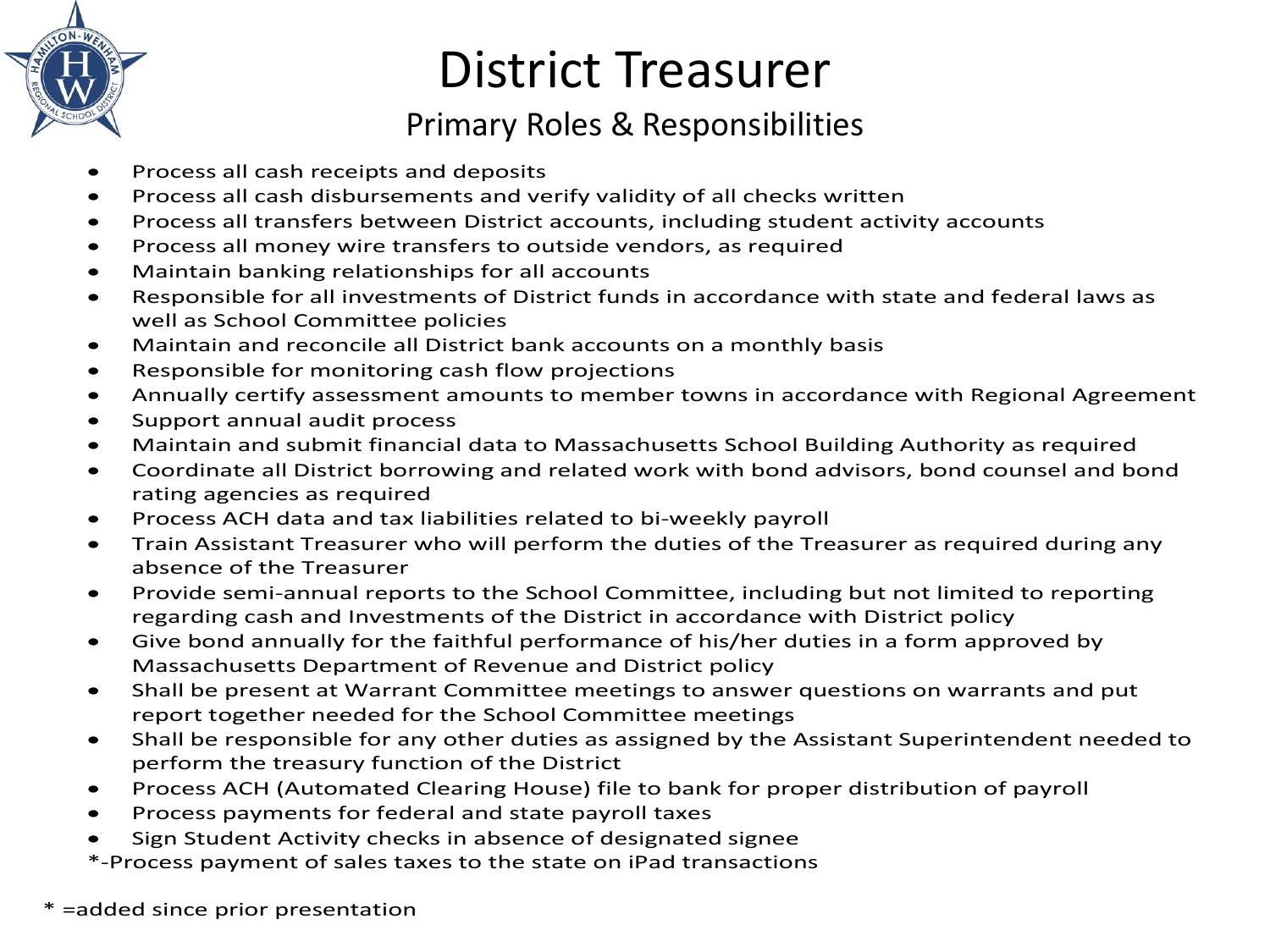

## General Fund Update

|                             |                     | <b>Beginning</b> |                |         | Ending         | Interest     |           |
|-----------------------------|---------------------|------------------|----------------|---------|----------------|--------------|-----------|
|                             | Investment          |                  | <b>Balance</b> |         | <b>Balance</b> | Earned       |           |
| <b>Account Name</b>         | <b>Type</b>         | 7/1/2017         |                |         | 4/30/2018      | thru 4/30/18 |           |
| Depository                  | Operating           | \$               | 5,278,950.75   |         | \$4,466,070.96 | \$           | 8,975.85  |
| Payroll                     | Checking            | \$               | 50,000.00      | \$      | 50,000.00      | \$           | 680.71    |
| Vendor                      | Checking            | \$               | (327, 121.88)  | \$      | 50,125.00      | $\zeta$      | 334.92    |
| <b>Money Market</b>         | <b>Money Market</b> | \$               | 2,495.31       | $\zeta$ | 3,525.63       | \$           | 14.69     |
| Cafeteria                   | <b>Money Market</b> | \$               | 45,147.61      | \$      | 460,029.98     | \$           | 1,370.56  |
| <b>User Fees</b>            | General             | \$               | 4.63           | \$      | 143.95         | $\varsigma$  | 139.32    |
| iPads                       | General             | $\varsigma$      | 50,277.93      | \$      | 129,457.71     | $\zeta$      | 197.14    |
| <b>Supt Debit Card</b>      | <b>Debit Card</b>   | \$               | 3,508.47       | \$      | 5,013.65       | $\zeta$      | 5.18      |
| <b>Asst Supt Debit Card</b> | <b>Debit Card</b>   | \$               | 2,503.47       | \$      | 5,007.03       | $\zeta$      | 3.56      |
| <b>Scholarship Holding</b>  | Holding             | \$               | 100.14         | \$      | 100.31         | \$           | 0.17      |
| Total                       |                     | $\zeta$          | 5,105,866.43   |         | \$5,169,474.22 | \$           | 11,722.10 |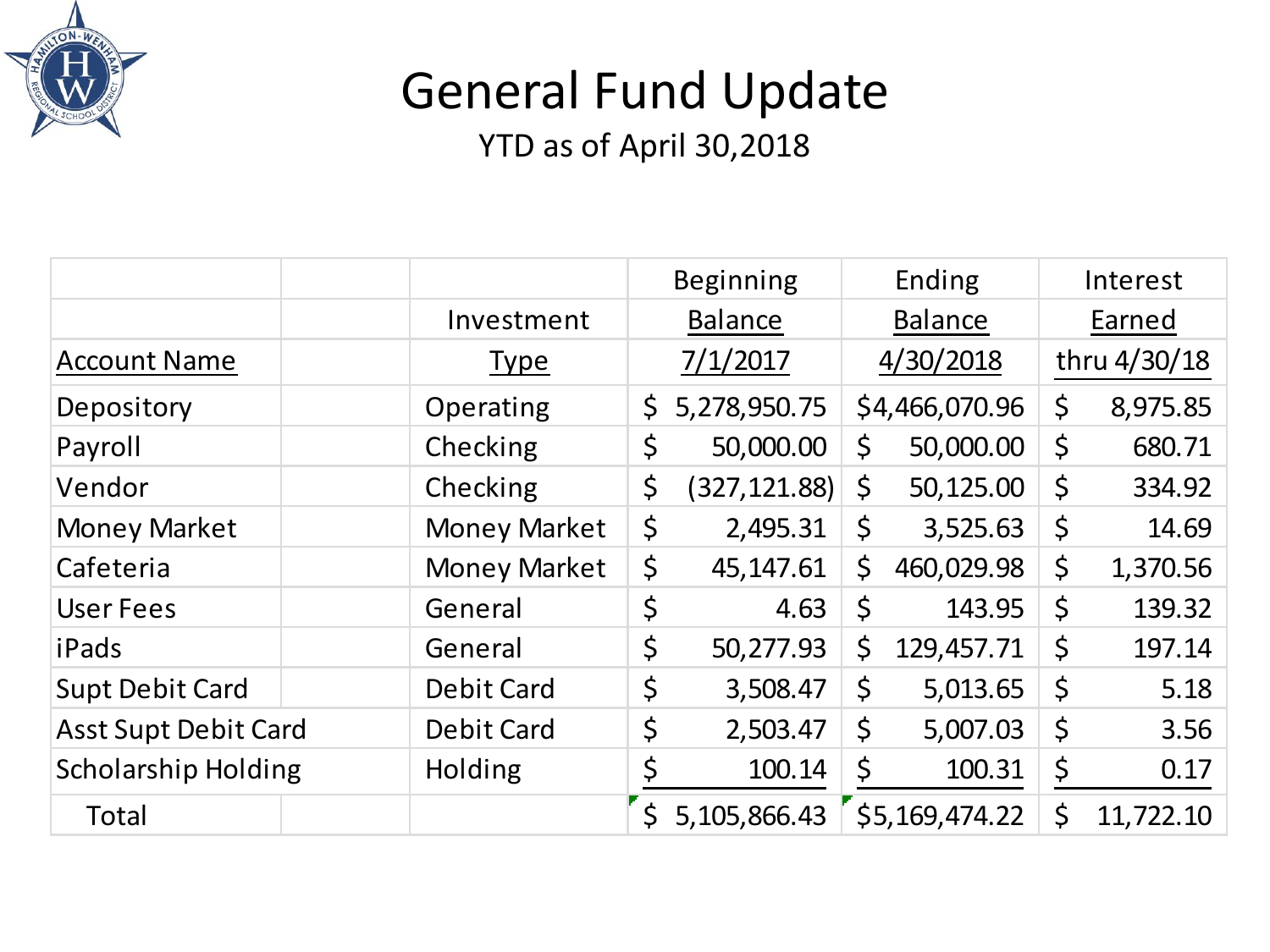

## Student Activities Update

|                             |                     | <b>Beginning</b> |         | Ending         | Interest |              |
|-----------------------------|---------------------|------------------|---------|----------------|----------|--------------|
|                             | Investment          | <b>Balance</b>   |         | <b>Balance</b> | Earned   |              |
| <b>Account Name</b>         | <b>Type</b>         | 7/1/2017         |         | 4/30/2018      |          | thru 4/30/18 |
| <b>Buker Savings</b>        | <b>Money Market</b> | \$<br>973.23     | $\zeta$ | 1,550.84       | \$       | 5.45         |
| <b>Buker Checking</b>       | Checking            | \$<br>505.70     | \$      | 506.78         | \$       | 1.08         |
| <b>Cutler Savings</b>       | <b>Money Market</b> | \$<br>1,623.03   | \$      | 1,571.23       | $\zeta$  | 8.04         |
| <b>Cutler Checking</b>      | Checking            | \$<br>236.74     | \$      | 1,048.83       | $\zeta$  | 2.09         |
| <b>Winthrop Savings</b>     | <b>Money Market</b> | \$<br>2,018.69   | \$      | 2,576.00       | \$       | 11.52        |
| <b>Winthrop Checking</b>    | Checking            | \$<br>41.07      | \$      | 41.21          | \$       | 0.14         |
| <b>Miles River Savings</b>  | <b>Money Market</b> | \$<br>10,345.55  | \$      | 15,076.07      | \$       | 61.25        |
| <b>Miles River Checking</b> | Checking            | \$<br>4,857.18   | \$      | 4,873.40       | \$       | 6.75         |
| <b>High School Savings</b>  | <b>Money Market</b> | \$<br>45,310.12  | \$      | 67,852.78      | \$       | 292.94       |
| <b>High School Checking</b> | Checking            | \$<br>25,001.42  | \$      | 25,007.25      | \$       | 49.22        |
| <b>Total</b>                |                     | \$<br>90,912.73  |         | 120, 104.39    | \$       | 438.48       |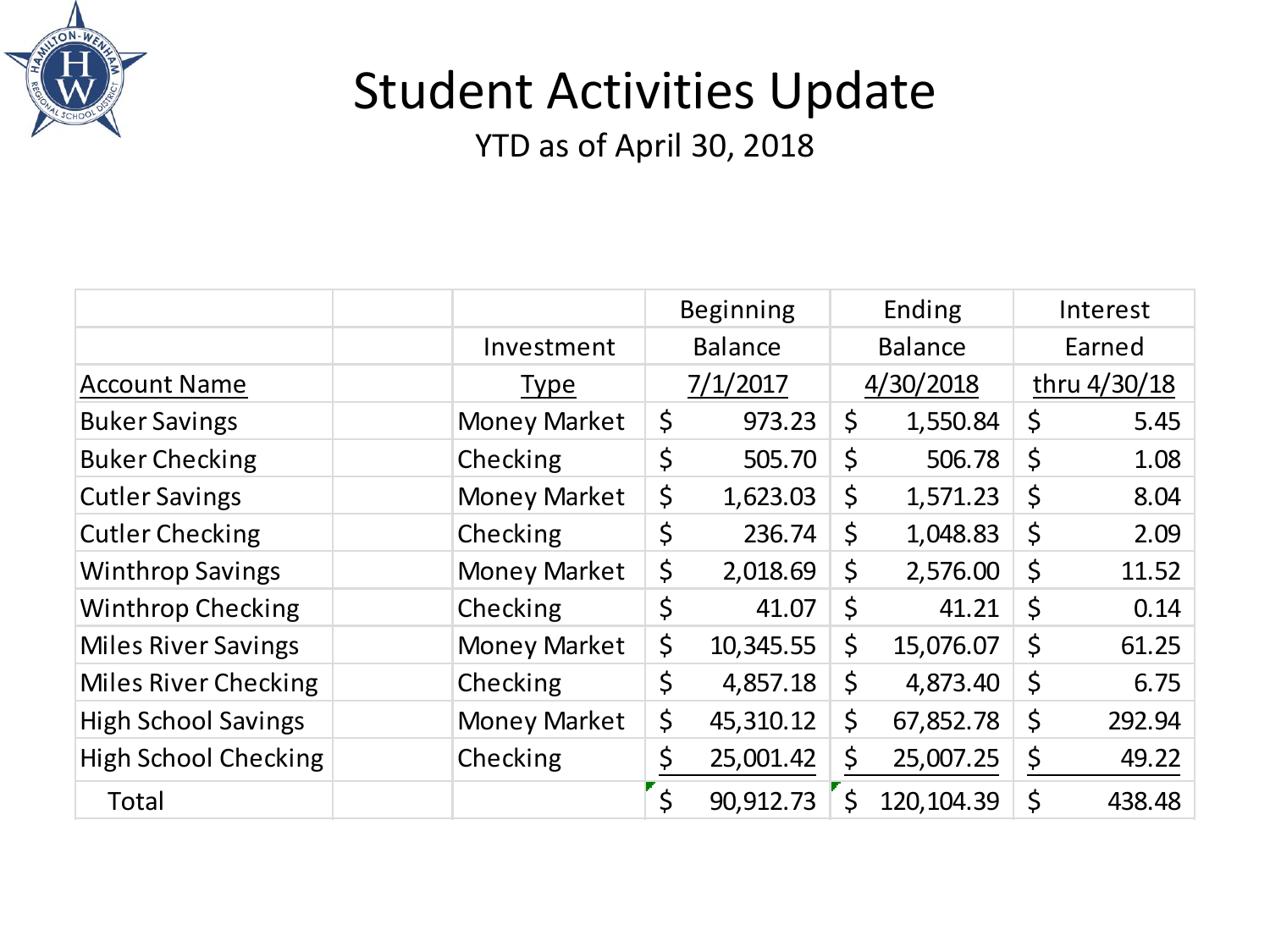

### Student Activities Update: HS Subsidiary Accounts YTD as of April 30, 2018

|                                 | <b>Balance</b>                          |              |           |         |                                                                                            | Consolidate |                 | Close Old |                        | <b>Balance</b> |               |        |
|---------------------------------|-----------------------------------------|--------------|-----------|---------|--------------------------------------------------------------------------------------------|-------------|-----------------|-----------|------------------------|----------------|---------------|--------|
| Activity                        | 7/1/2017                                |              | Deposits  |         | Spending                                                                                   |             | <b>Accounts</b> |           | <b>Unused Accounts</b> |                | 4/30/2018     |        |
| A Capella                       | \$<br>4,566.25                          | $\zeta$      | 200.00    |         |                                                                                            | \$          | (4,766.25)      |           |                        | \$             |               | $\ast$ |
| Amnestry International          | \$<br>1,744.00                          |              |           |         |                                                                                            |             |                 | \$        | $(1,744.00)$ \$        |                |               | $***$  |
| Art Dept                        | \$<br>946.54                            | \$           | 2,745.00  | \$      | (1,817.50)                                                                                 |             |                 | \$        | 375.24                 | \$             | 2,249.28      |        |
| Class of 2017                   | \$<br>5,174.98                          |              |           |         | (5, 174.98)                                                                                |             |                 |           |                        | \$             |               |        |
| Class of 2018                   | \$<br>18,404.21                         | $\mathsf{S}$ | 9,480.75  | \$      | (12,049.85)                                                                                |             |                 | \$        | 375.24                 | Ś.             | 16,210.35     |        |
| Class of 2019                   | \$<br>6,262.82                          | \$           | 26,125.78 | $\zeta$ | (9,650.00)                                                                                 |             |                 | \$        | 375.24                 | Ŝ.             | 23,113.84     |        |
| Class of 2020                   | \$<br>3,223.22                          | \$           | 2,196.53  | $\zeta$ | (913.00)                                                                                   |             |                 | \$        | 375.24                 | S.             | 4,881.99      |        |
| Class of 2021                   | \$                                      | \$           | 1,603.00  | \$      | (1, 194.91)                                                                                |             |                 | \$        | 375.24                 | \$             | 783.33        |        |
| <b>Concession Stand Equip</b>   | \$<br>662.63                            |              |           |         |                                                                                            |             |                 | \$        | 375.24                 | S.             | 1,037.87      |        |
| <b>DECA</b>                     | \$<br>422.56                            | \$           | 55,964.25 |         | $\sin(47,760.57)$                                                                          |             |                 | \$        | 375.24                 | $\zeta$        | 9,001.48      |        |
| <b>English Dept Field Trips</b> | \$<br>1,136.00                          |              |           |         |                                                                                            |             |                 | \$        | 375.24                 | $\zeta$        | 1,511.24      |        |
| <b>Environmental Club</b>       | \$<br>132.87                            |              |           |         |                                                                                            |             |                 | \$        | 375.24                 | $\zeta$        | 508.11        |        |
| Fine Arts-Vocal                 | \$<br>1,723.48                          | $\mathsf{S}$ | 8,602.00  | \$      | $(5,030.98)$ \$                                                                            |             | 4,766.25        | \$        | 375.24                 | Ŝ              | $10,435.99$ * |        |
| Foreign Lang Field Trips        | \$<br>644.50                            |              |           | \$      | (552.00)                                                                                   |             |                 | \$        | 375.24                 | $\zeta$        | 467.74        |        |
| <b>FROSH</b>                    | \$<br>225.00                            |              |           |         |                                                                                            |             |                 | \$        | 375.24                 | \$             | 600.24        |        |
| <b>Interact Club</b>            | \$<br>422.17                            | $\mathsf{S}$ | 1,600.00  | \$      | (1,509.81)                                                                                 |             |                 | \$        | 375.24                 | $\zeta$        | 887.60        |        |
| LGBTQSA                         | \$<br>82.94                             |              |           |         |                                                                                            |             |                 | \$        | 375.24                 | $\zeta$        | 458.18        |        |
| Math Dept Field Trips           | \$<br>192.65                            | $\zeta$      | 570.00    | $\zeta$ | (410.00)                                                                                   |             |                 | \$        | 375.24                 | \$             | 727.89        |        |
| Model UN                        | \$<br>991.44                            | \$           | 4,564.70  | \$      | (4,684.54)                                                                                 |             |                 | \$        | 375.24                 | $\zeta$        | 1,246.84      |        |
| Musical                         | \$<br>185.10                            |              |           |         |                                                                                            |             |                 | \$        | 375.24                 | $\zeta$        | 560.34        |        |
| National Honor Society          | \$<br>61.30                             | $\zeta$      | 1,006.00  | \$      | (60.00)                                                                                    |             |                 | \$        | 375.24                 | $\zeta$        | 1,382.54      |        |
|                                 |                                         |              |           |         |                                                                                            |             |                 |           |                        |                |               |        |
|                                 |                                         |              |           |         | *-recommended account to keep open is Fine Arts Vocal since funds are for all vocal groups |             |                 |           |                        |                |               |        |
|                                 |                                         |              |           |         | **-this account stays open but the interest is distributed annually                        |             |                 |           |                        |                |               |        |
|                                 | ***-accounts closed by School Committee |              |           |         |                                                                                            |             |                 |           |                        |                |               |        |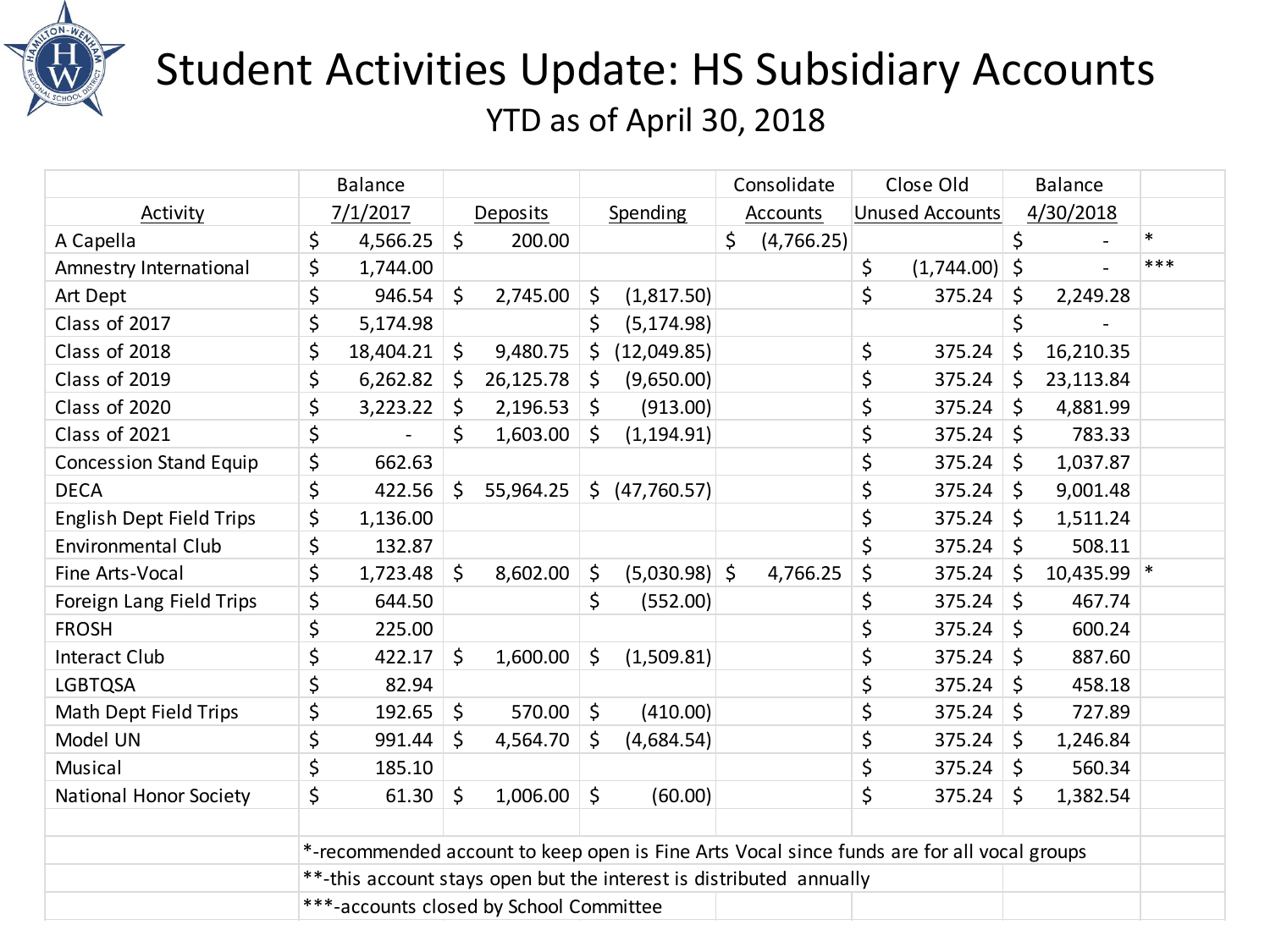

### Student Activities Update: HS Subsidiary Accounts YTD as of April 30, 2018

|                                 | <b>Balance</b>                          |              |              | Consolidate | Close Old       |                                                                                            |    | <b>Balance</b>  |              |           |       |
|---------------------------------|-----------------------------------------|--------------|--------------|-------------|-----------------|--------------------------------------------------------------------------------------------|----|-----------------|--------------|-----------|-------|
| Activity                        | 7/1/2017                                |              | Deposits     |             | <b>Spending</b> | Accounts                                                                                   |    | Unused Accounts |              | 4/30/2018 |       |
| PE/Wellness Field Trips         | \$<br>19.00                             |              |              |             |                 |                                                                                            | \$ | $375.24$ \$     |              | 394.24    |       |
| Recycling Club                  | \$<br>306.49                            |              |              |             |                 |                                                                                            | \$ | 375.24          | \$           | 681.73    |       |
| <b>Science Club</b>             | \$<br>290.59                            |              |              |             |                 |                                                                                            | \$ | 375.24          | Ŝ.           | 665.83    |       |
| <b>Science Dept Field Trips</b> | \$<br>74.11                             | \$           | 600.00       | \$          | (585.00)        |                                                                                            | \$ | 375.24          | Ŝ.           | 464.35    |       |
| Six Flags Field trip            | \$<br>87.00                             |              |              |             |                 |                                                                                            | \$ | 375.24          | S.           | 462.24    |       |
| Ski Club                        | \$<br>1,861.55                          | \$           | 38,601.75    |             | \$ (37,650.00)  |                                                                                            | \$ | 375.24          | ∣\$          | 3,188.54  |       |
| Staff Member of the Month       | \$<br>450.00                            |              |              |             |                 |                                                                                            | \$ | $(450.00)$ \$   |              |           | ***   |
| <b>Student Funds Interest</b>   | \$<br>2,351.64                          | \$           | 316.49       |             |                 |                                                                                            | \$ | $(2,668.13)$ \$ |              |           | $***$ |
| <b>Student Government</b>       | \$<br>2,305.27                          | $\mathsf{S}$ | 4,831.75     | \$          | (5,818.87)      |                                                                                            | \$ | 375.24          | l \$         | 1,693.39  |       |
| <b>Student Music Group</b>      | \$<br>55.98                             |              |              |             |                 |                                                                                            | \$ | $(55.98)$ \$    |              |           | ***   |
| Student of the Month            | \$<br>200.00                            |              |              |             |                 |                                                                                            | \$ | (200.00) \$     |              |           | ***   |
| The General's Store             | \$<br>20.90                             | \$           | 6,922.00     | $\zeta$     | (5,774.90)      |                                                                                            | \$ | 375.24          | S.           | 1,543.24  |       |
| Theater Workshop                | \$<br>2,720.37                          | \$           | 3,766.50     | \$          | (152.78)        |                                                                                            | \$ | 375.24          | Ŝ.           | 6,709.33  |       |
| Trip to Peru                    | \$<br>479.76                            |              |              | \$          | (32.00)         |                                                                                            | \$ | 375.24          | $\mathsf{S}$ | 823.00    |       |
| Unclassified                    | \$<br>733.53                            | $\mathsf{S}$ | 1,131.67     |             |                 |                                                                                            | \$ | $(1,865.20)$ \$ |              |           | ***   |
| Unclassified                    | \$<br>3,898.51                          |              |              |             |                 |                                                                                            | \$ | $(3,898.51)$ \$ |              |           | ***   |
| Yearbook                        | \$<br>7,252.18                          | \$           | 2,585.00     | \$          | $(7,053.05)$ \$ |                                                                                            | \$ | 375.10          | -\$          | 3,159.23  |       |
| Total                           | \$<br>70,311.54                         |              | \$173,413.17 |             | \$(147, 874.74) | \$0.00                                                                                     |    | $$0.00 $ \$     |              | 95,849.97 |       |
|                                 |                                         |              |              |             |                 |                                                                                            |    |                 |              |           |       |
|                                 |                                         |              |              |             |                 | *-recommended account to keep open is Fine Arts Vocal since funds are for all vocal groups |    |                 |              |           |       |
|                                 |                                         |              |              |             |                 | **-this account stays open but the interest is distributed annually                        |    |                 |              |           |       |
|                                 | ***-accounts closed by School Committee |              |              |             |                 |                                                                                            |    |                 |              |           |       |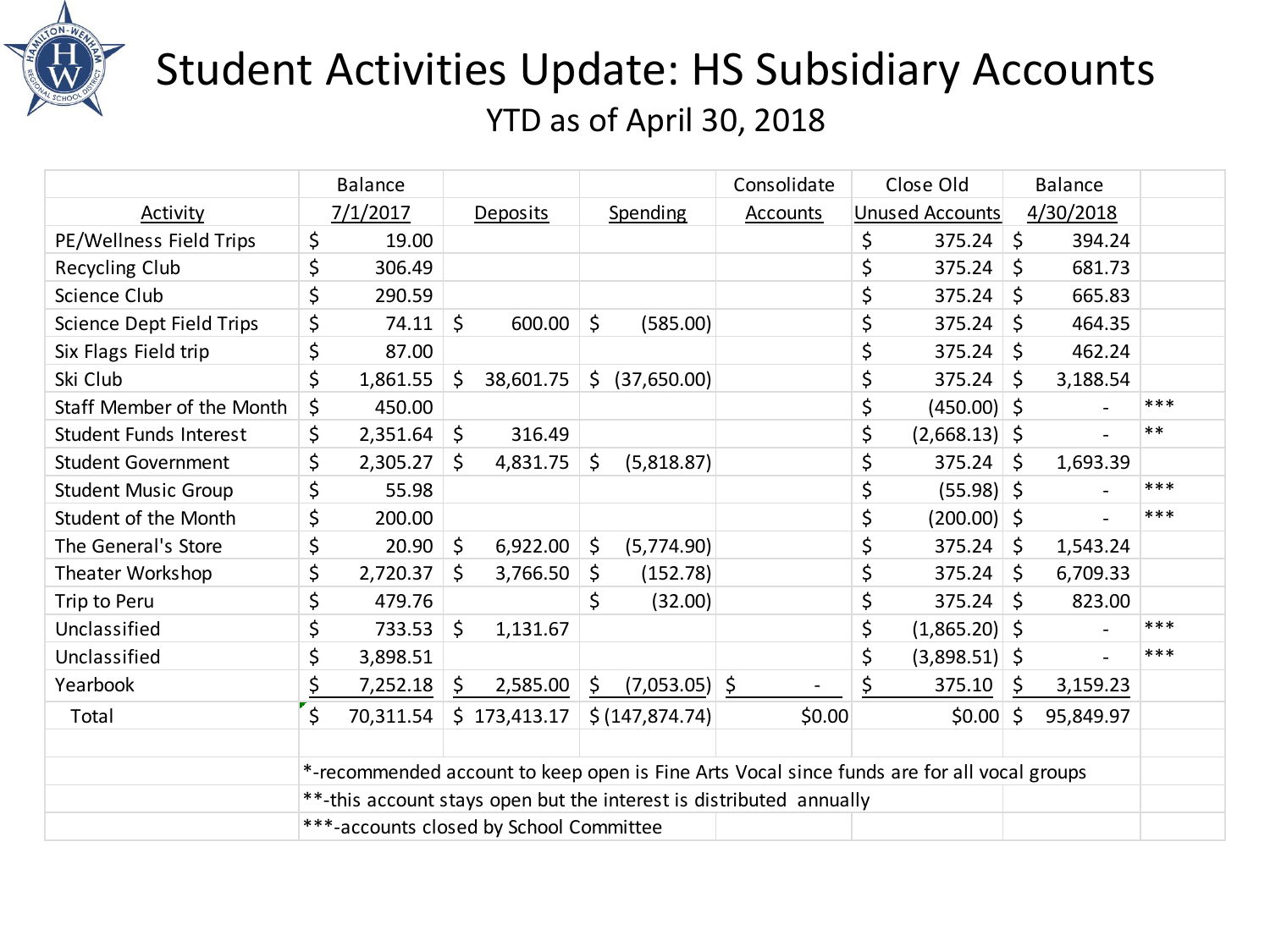

## Scholarships Update

|                             | <b>Balance</b>    | Scholarships |              |         |                 | Interest |                          | Realized/Unrealized |                  |         | <b>Balance</b> |
|-----------------------------|-------------------|--------------|--------------|---------|-----------------|----------|--------------------------|---------------------|------------------|---------|----------------|
| Scholarship                 | 7/1/2017          |              | Paid Out     |         | <b>Expenses</b> |          | Income                   |                     | Gain or Loss     |         | 4/30/2018      |
| Patricia Alger              | \$<br>5,036.16    | $\zeta$      | (1,000.00)   | \$      | (57.27)         | \$       | 113.76                   | \$                  | $(71.78)$ \$     |         | 4,020.87       |
| <b>William Allston</b>      | \$<br>66.79       |              |              | \$      | (66.79)  \$     |          |                          | \$                  |                  | \$      |                |
| <b>Francis Bettencort</b>   | \$<br>18,711.17   | \$           | (1,000.00)   | \$      | (144.88)        | Ś        | 287.77                   | \$                  | (181.58)         | \$      | 17,672.48      |
| Katherine Bradford          | \$<br>584.33      | \$           | (500.00)     | \$      | (145.38)        | \$       | 288.79                   | \$                  | $(182.23)$ \$    |         | 45.51          |
| Benjamin Brettler           | 16,264.05<br>\$   | \$           | (1,000.00)   | \$      | (146.86)        | \$       | 291.73                   | \$                  | $(184.09)$ \$    |         | 15,224.83      |
| Anita Bruyere               | \$212,467.08      | \$           | (3,000.00)   |         | \$(1,751.88)    |          | \$3,479.97               | \$                  | $(2, 195.95)$ \$ |         | 208,999.22     |
| Capt John Chouinard         | \$<br>14, 157. 32 | \$           | (500.00)     | \$      | (126.90)        | \$       | 252.04                   | \$                  | $(159.03)$ \$    |         | 13,623.43      |
| <b>Thomas Henderson</b>     | Ś<br>5,786.67     | $\zeta$      | (125.00)     | $\zeta$ | (41.74)         | \$       | 82.90                    | \$                  | $(52.30)$ \$     |         | 5,650.53       |
| Sherm Kinney                | \$<br>8,686.70    |              |              | \$      | (91.53)         | \$       | 181.82                   | \$                  | $(114.73)$ \$    |         | 8,662.26       |
| Jayson Kmiec                | \$<br>3,595.40    | Ś.           | (2,000.00)   | $\zeta$ | (77.61)         | \$       | 154.16                   | \$                  | (97.27)          | \$      | 1,574.68       |
| Eva McRae                   | \$<br>(35.68)     |              |              | \$      | 35.68           | \$       | $\overline{\phantom{a}}$ | \$                  |                  | Ś       |                |
| Jennie Mears                | \$<br>7,973.96    | $\zeta$      | (500.00)     | $\zeta$ | (72.15)         | \$       | 143.33                   | \$                  | $(90.45)$ \$     |         | 7,454.69       |
| Paul Moscovitch             | 43,561.28<br>\$   | \$           | (2,000.00)   | \$      | (384.37)        | \$       | 763.53                   | \$                  | $(481.81)$ \$    |         | 41,458.63      |
| Louis Polsonetti            | 29,433.06<br>\$   | \$           | (1,000.00)   | \$      | (244.71)        | \$.      | 486.09                   | \$                  | $(306.74)$ \$    |         | 28,367.70      |
| Helen Pruszynski            | 17,888.11<br>Ś.   | \$           | (1,000.00)   | \$      | (159.33)        | S        | 316.51                   | \$                  | $(199.73)$ \$    |         | 16,845.56      |
| Soterros Apostolakos        | 14,044.48<br>\$   | \$           | (1,000.00)   | \$      | (129.13)        | \$       | 256.52                   | \$                  | (161.88)         | -\$     | 13,009.99      |
| <b>Alfred and Sara Weis</b> | \$<br>4,579.98    | \$           | (100.00)     | \$      | (32.99)         | \$       | 65.49                    | \$                  | (41.31)          | \$.     | 4,471.17       |
| Total                       | \$402,800.86      | \$           | (14, 725.00) |         | \$(3,637.84)    |          | \$7,164.41               | \$                  | (4,520.88)       | $\zeta$ | 387,081.55     |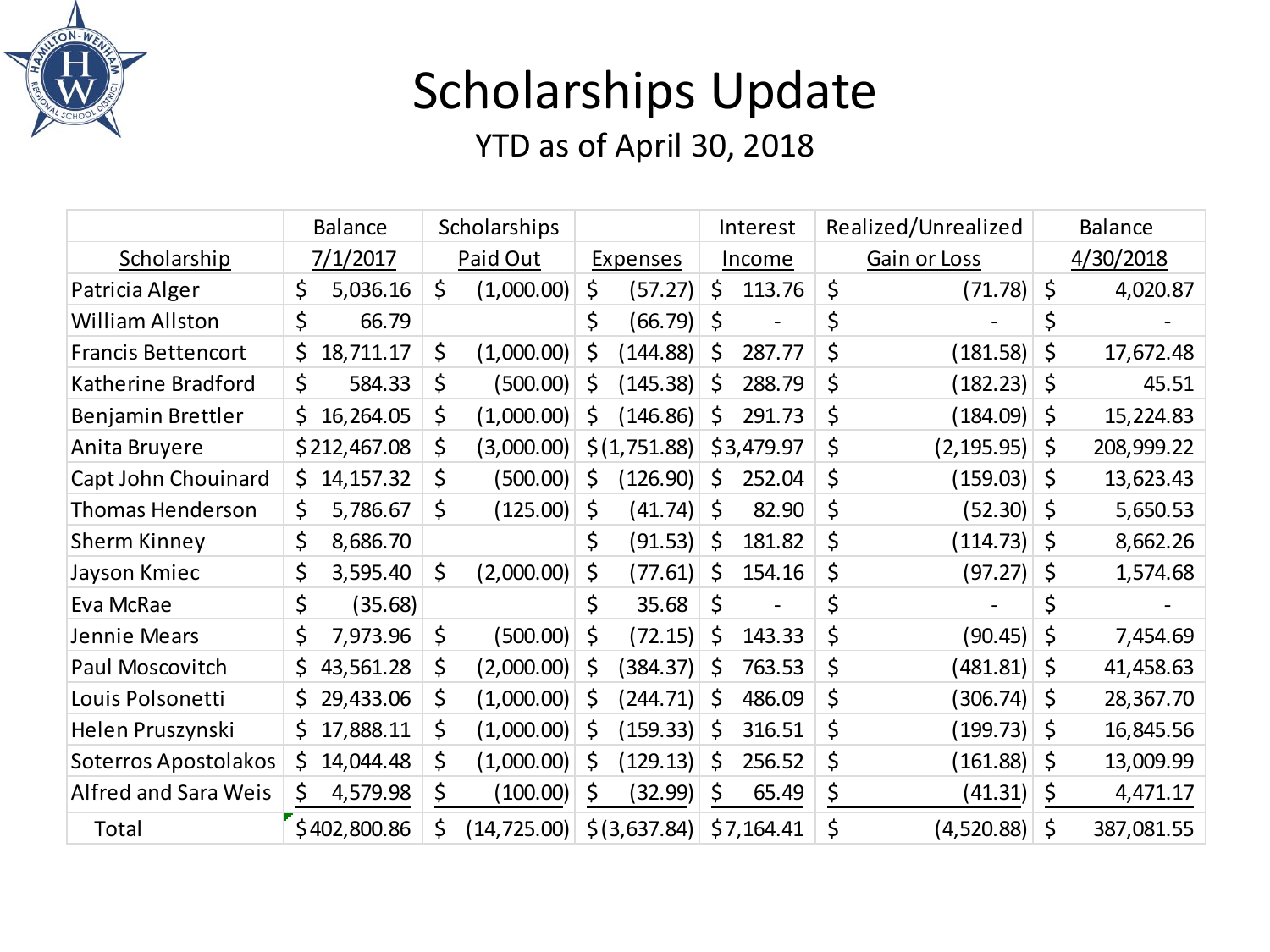

## General Receipts Summary

| Receipts                            | <b>Received Thru</b> |
|-------------------------------------|----------------------|
| Source                              | 4/30/2018            |
| <b>Wenham Assessment</b>            | \$<br>7,392,209.94   |
| <b>Hamilton Assessment</b>          | \$<br>13,980,052.50  |
| Chapter 70                          | \$<br>3,005,580.00   |
| Chapter 71                          | \$<br>173,412.00     |
| <b>Circuit Breaker</b>              | \$<br>541,593.00     |
| <b>School Choice Tuition</b>        | \$<br>214,085.00     |
| <b>SPED Tuition In</b>              | \$                   |
| <b>PreK Tuition 2017-2018</b>       | \$<br>75,740.00      |
| Medicaid                            | \$<br>87,378.70      |
| <b>MSBA-Debt Reimbursement</b>      | \$<br>1,132,065.00   |
| Debt Cost Assessments-Wenham        | \$<br>335,586.00     |
| Debt Cost Assessment-Hamilton       | \$<br>625,208.00     |
| <b>Charter School Reimbursement</b> | \$<br>9,881.00       |
| E-Rate                              | \$                   |
| <b>Facilities Rentals</b>           | \$<br>5,980.00       |
| Grants                              | \$<br>390,096.00     |
| <b>Total</b>                        | \$<br>27,968,867.14  |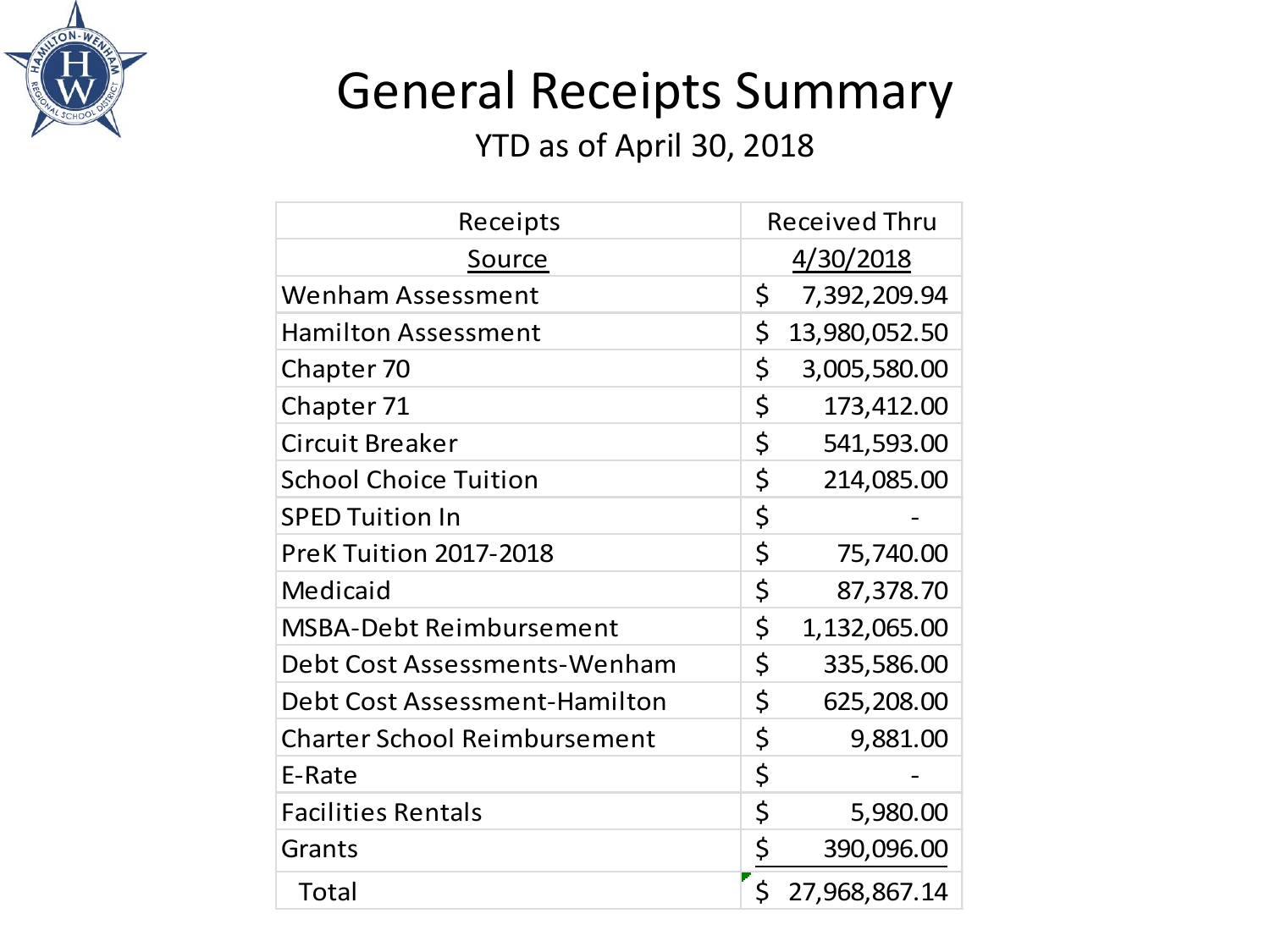

### Grants Receipts Summary

| <b>Grant Name</b>                | For FY16 |        |              | For FY17                 |             | For FY18   | Total   |              |  |
|----------------------------------|----------|--------|--------------|--------------------------|-------------|------------|---------|--------------|--|
| Title I                          | \$       | 726.00 |              | \$12,973.00              | \$          | 44,427.00  | S.      | 58,126.00    |  |
| <b>IDEA</b>                      | \$       |        | $\mathsf{S}$ | 24,623.00                | \$          | 241,682.00 |         | \$266,305.00 |  |
| Title 2                          | \$       |        |              | 5,564.00                 | \$          | 6,855.00   | S.      | 12,419.00    |  |
| <b>SPED EC</b>                   | \$       |        | $\varsigma$  |                          | $\zeta$     | 10,099.00  | S       | 10,099.00    |  |
| <b>Title IV</b>                  | \$       |        | \$           |                          | \$          | 167.00     | $\zeta$ | 167.00       |  |
| <b>CFCE</b>                      | \$       |        | \$           |                          | \$          | 34,830.00  | \$      | 34,830.00    |  |
| <b>Big Yellow School Bus</b>     | Ś        |        | \$           | $\overline{\phantom{a}}$ | \$          | 400.00     | \$      | 400.00       |  |
| <b>STARS Residency</b>           | \$       |        | \$           |                          | \$          | 5,300.00   | \$      | 5,300.00     |  |
| <b>SPED Secondary Transition</b> | \$       |        | \$           | 2,450.00                 | \$          |            | \$      | 2,450.00     |  |
|                                  | \$       | 726.00 | $\mathsf{S}$ | 45,610.00                | $\mathsf S$ | 343,760.00 |         | \$390,096.00 |  |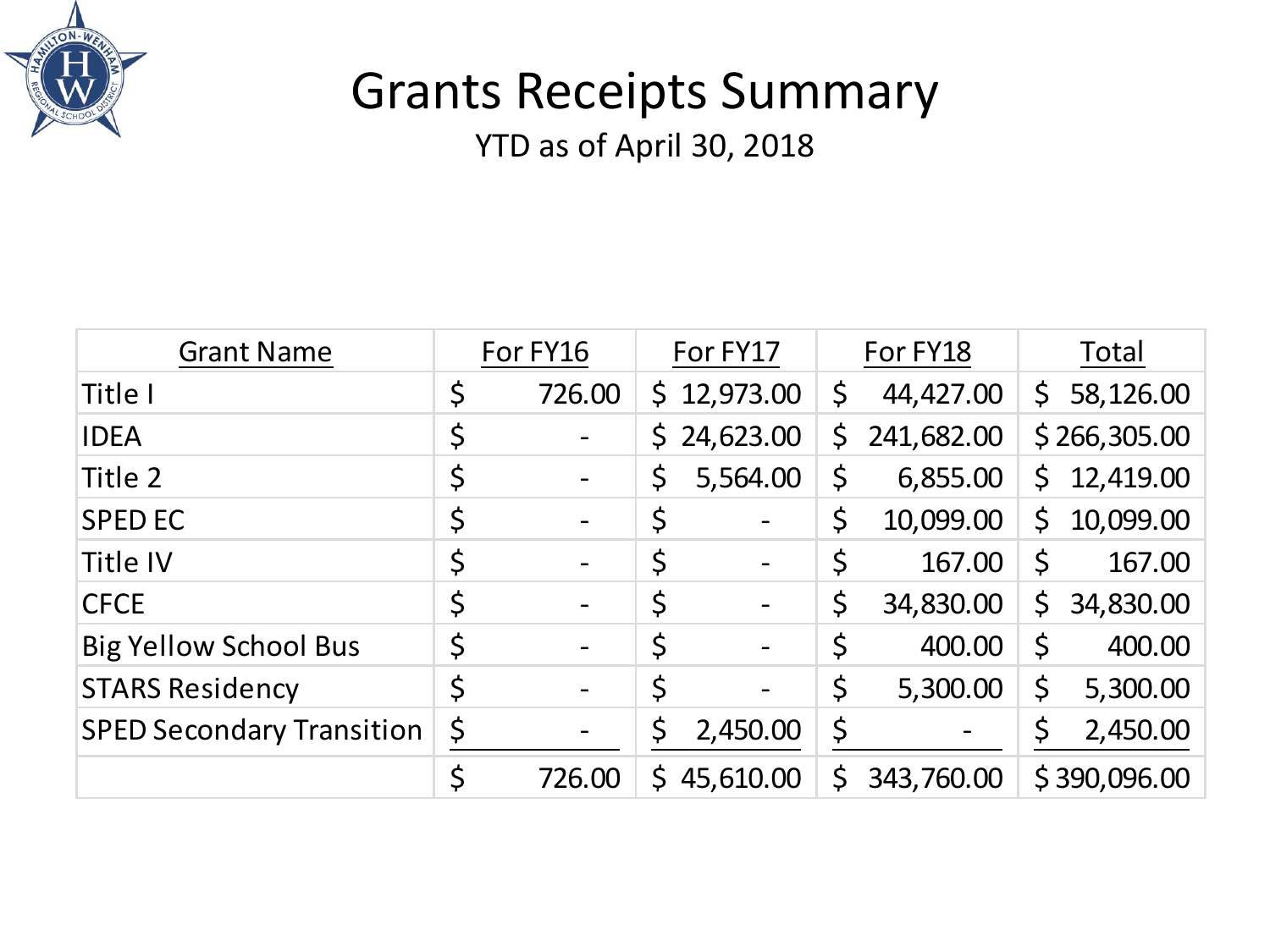

Debt Service Update

|                               |              | <b>Cutler Roof and</b> |                |
|-------------------------------|--------------|------------------------|----------------|
|                               |              | Summer 2013            | Buker/Winthrop |
|                               | MS/HS        | Projects               | 2016           |
| <b>Original Bond</b>          | \$15,540,000 | \$1,582,000            | \$1,531,000    |
| Interest                      | \$2,871,489  | \$456,992              | \$266,668      |
| Payments to Date-thru 4/30/18 |              |                        |                |
| Principal                     | \$13,785,000 | \$312,000              | \$91,000       |
| Interest                      | \$2,783,739  | \$195,404              | \$46,243       |
| Total                         | \$16,568,739 | \$507,404              | \$137,243      |
| <b>Term Remaining</b>         | 1 year       | 11 years               | 13 years       |
| Payoff Date                   | 5/1/2019     | 10/15/2029             | 10/15/2031     |
| Payments Remaining after FY18 |              |                        |                |
| Principal                     | \$1,755,000  | \$1,270,000            | \$1,440,000    |
| Interest                      | \$87,750     | \$261,588              | \$220,425      |
| Total                         | \$1,842,750  | \$1,531,588            | \$1,660,425    |